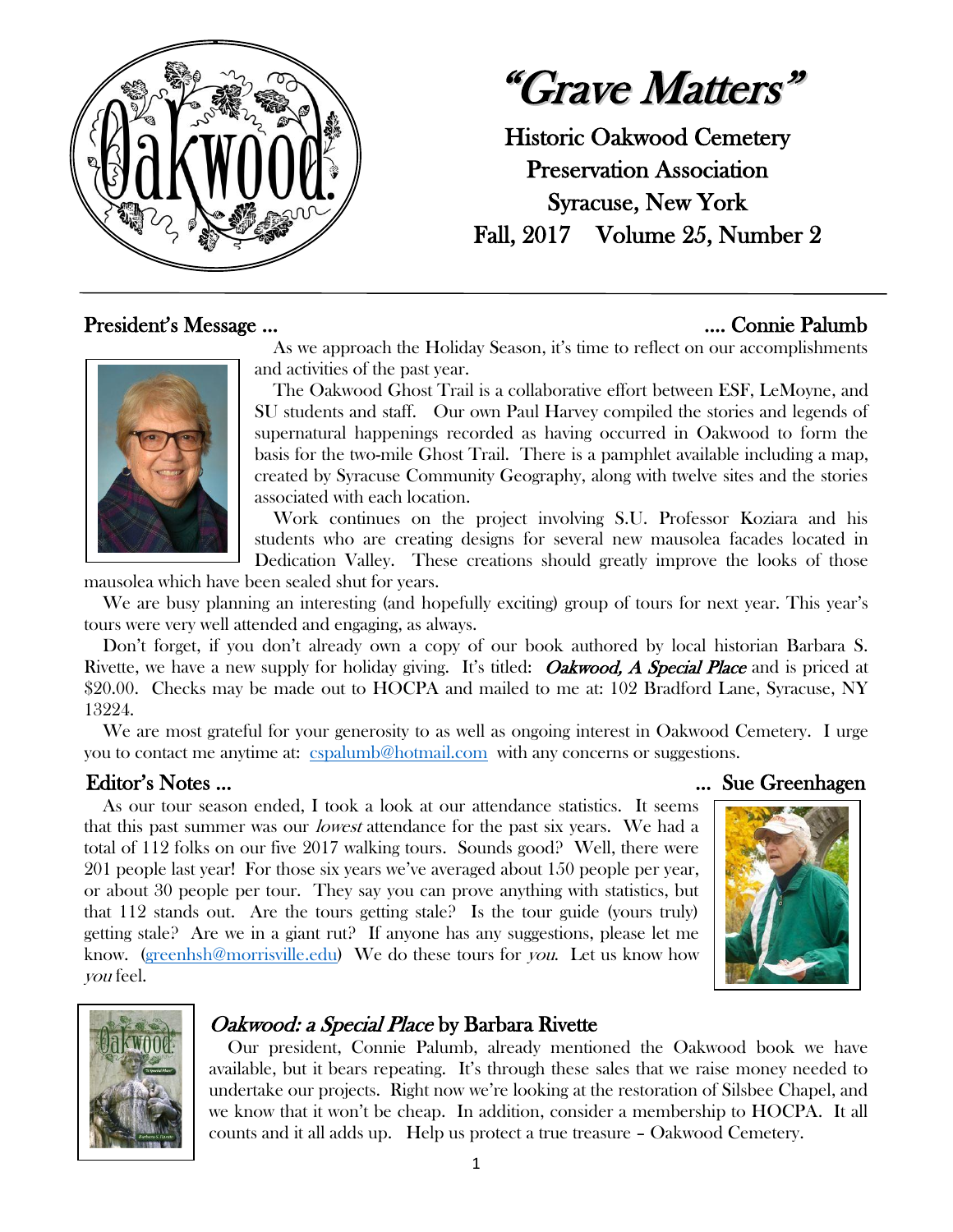# What's It Worth Today?

 As we look around Oakwood Cemetery, delve into the lives of some of its "residents," we often come across some interesting financial facts. However, we might not appreciate the magnitude of some of the amounts cited unless we can adjust them for inflation. Fortunately, there's a website that will adjust a currency value into 2016 terms, going all the way back to 1800. Go to<https://westegg.com/inflation/> . Let's take a look at seven stories of Oakwood, with the money amounts involved converted into modern levels:

Alonzo Chester Yates, Jr. (1872-1899) – Lonnie Yates' father made a fortune in the men's ready-made clothing business back in the 1850s and 60s. When his father died in 1880, Lonnie, who was only eight years old, inherited 4 million dollars. As he grew into adulthood, he found all sorts of ways to squander his fortune, including drinking, carousing, and generally living up to his reputation as the "Syracuse Playboy." Imagine Lonnie in a horse and buggy, speeding down South Salina Street as fast as possible. He did take the precaution of having a coachman with him blowing a bugle to warn of his approach. Lonnie died at the age of twenty-seven. What would his inheritance be worth today? Answer: One hundred million dollars.

Elias W. Leavenworth (1803-1887) – The resume' of Elias Leavenworth is truly remarkable. Besides being known as the "Father of Oakwood Cemetery," he was twice mayor of Syracuse, a New York State Assemblyman, a New York Secretary of State, a United States Congressman, and also was the son-in-law of Joshua Forman. Oakwood was always close to his heart, so when he died in 1887, he made sure to leave the cemetery \$1000 for the perpetual care of his monument in Section 13. What would his bequest be worth today? Answer: \$27,000. Taking it one step further, he died 130 years ago. Over that span of time his bequest, seemingly more than adequate in 1887, comes to a mere \$7.70 per year or \$200 per year in today's currency.

Amos Westcott (1815-1873) - An interesting fact about Amos Westcott actually has nothing to do with his reputation as one of the foremost dentists in New York State or with his election as mayor of Syracuse in 1860. In 1835, he graduated from Rensselaer Polytechnic Institute, earning a degree in civil engineering, the first class at RPI to do so. With his credentials, it is surprising that he got mixed up with one of the great hoaxes of all time – the Cardiff Giant. The plan was hatched by some locals. A 10-foot stone figure was buried on some farmland south of Syracuse, and was "discovered" in 1869. Westcott invested \$3000 in the promotion of the petrified figure. A year later, 1870, the hoax was exposed. As they say, "The jig was up." The giant today reclines at the Farmers' Museum in Cooperstown. What is todays value of Amos Westcott's investment? Answer: approximately \$55,000.

Charles A. Baker (1798-1881) – Twenty acres of the old section of Oakwood Cemetery was bought from Charles Baker in 1858 for the sum of \$9,500. That comes out to \$450 per acre. He was one of the largest landowners in the south side, and his land included a fine stand of oak trees. What is this transaction's value in today's money? Answer: \$9,500 equals \$267,391 and the per acre cost today is \$13,370. Seventy-two acres had already been bought from Henry Raynor the year before. He was paid \$15,000 (\$392,220) for the acreage, or \$208 (\$5,440) per acre. (continued on page 3)







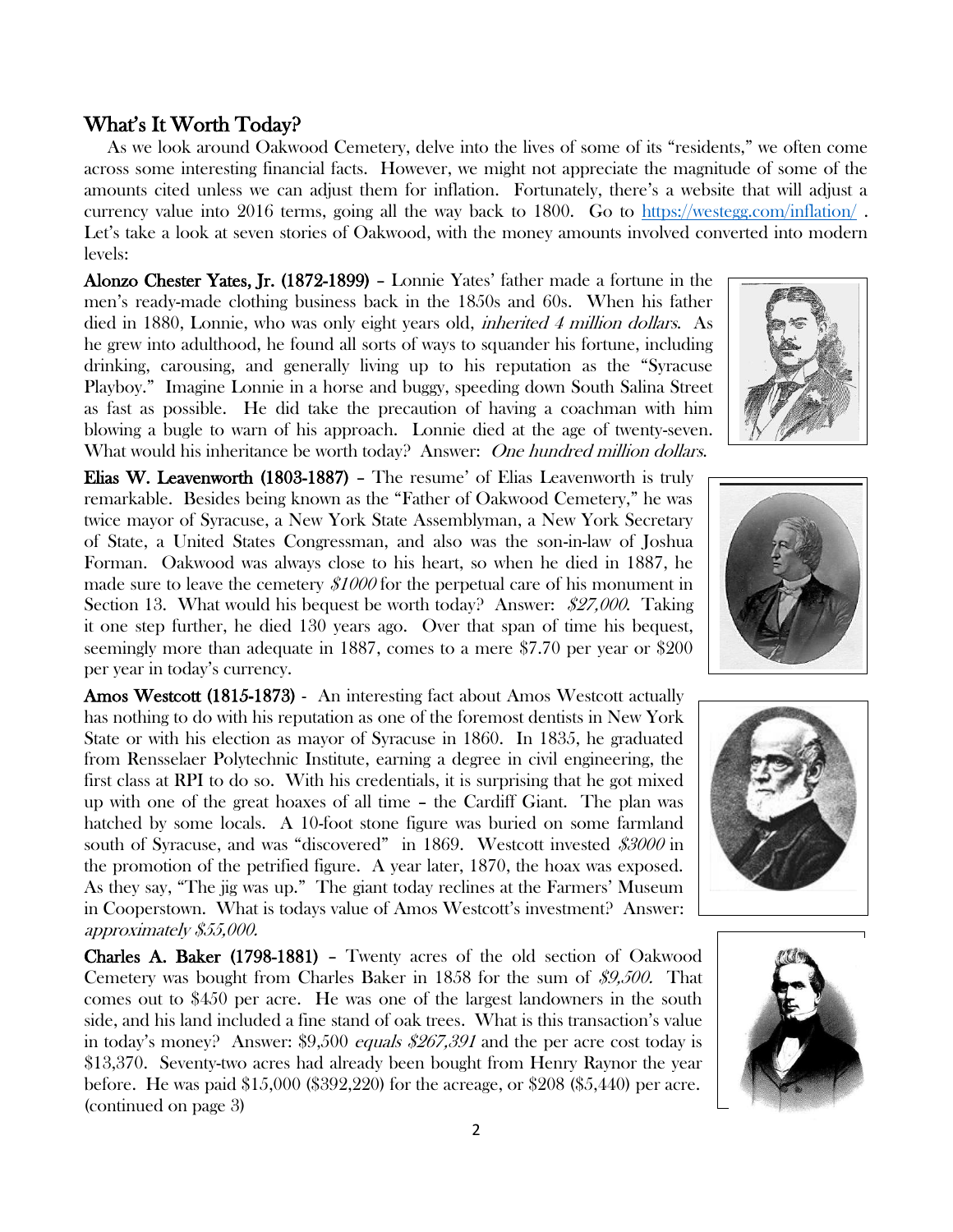#### (continued from page 2)

George Barnes (1827-1892) – Barnes came to America from England in 1844, and began the study of law in the firm of Wilkinson & Bagg. Through John Wilkinson he became associated with the Syracuse & Utica Railroad, and later the New York Central Railroad. Barnes also became friends with Charles Sedgwick, and in 1851 he joined Sedgwick's law firm. Being involved with the law and the railroads provided the financial means for him to build, in 1853, a fine mansion at 930 James Street. In 1892, sailing back from a European trip, Barnes caught cold, and he died. At his death his estate was worth \$825,000. What would be its value today? Answer: The value would be *over \$22 million*.





Crouse Mausoleum (Section 16, 1884) - Two years prior to his death, former mayor John J. Crouse hired H.Q. French from New York City to design the Crouse family mausoleum. It was designed in the Romanesque Revival style and was constructed by the Smith Granite Company of Westerly, RI. The interior used polished granite and Italian marble. It has stained glass windows and bronze doors with a lion's head motif. Leading up to the front door is a 35-ton stone pathway, 35 feet long, 5 feet wide and 10 inches thick. The immense stone had to be brought in on an 8-wheeled wagon, with wheels 18 inches wide, and pulled by 10 spans of horses. In the mid-1880s, this mausoleum cost \$50,000 to build. What would it cost today? Answer: *Over \$1.3 million*.

 Knowing today's value of old-time money gives us a better appreciation of what these movers and shakers of old-time Syracuse were really worth.

#### Cemetery Symbols

 On our tour of Section 24 this summer, we saw the headstone pictured at right. On top is a sheaf of wheat, which usually denotes a harvest, or person who lived a long life. Some further research revealed that Silas Smith and Eunice Bagg, from Lanesboro, MA, were the parents of Cora C. Smith, wife of Gen. Damiel P. Wood. Silas and Eunice were both born in the 1700s, but Eunice lived to the age of 74, dying in 1856. The remains of Silas and Eunice were removed to Oakwood Cemetery in 1867.



### Forever Young…

 Among the most poignant headstones in Oakwood are those of children. Case in point is the grave of "Florence" in Section 13. Her full name is Florence M. Howlett, and she was the daughter of Minerva and Alfred A. Howlett. The Howletts were an early family in Onondaga Valley, and their homestead is located on Howlett Hill. Alfred Howlett was a prominent citizen having made a fortune in banking, railroad, business and industry in Syracuse. All his wealth, however, was to no avail in the life of his daughter. Florence was born on 2 February 1857 and died six months later, on 1 August 1857. On her headstone is just her name, Florence, and a dove, a symbol of peace and purity.

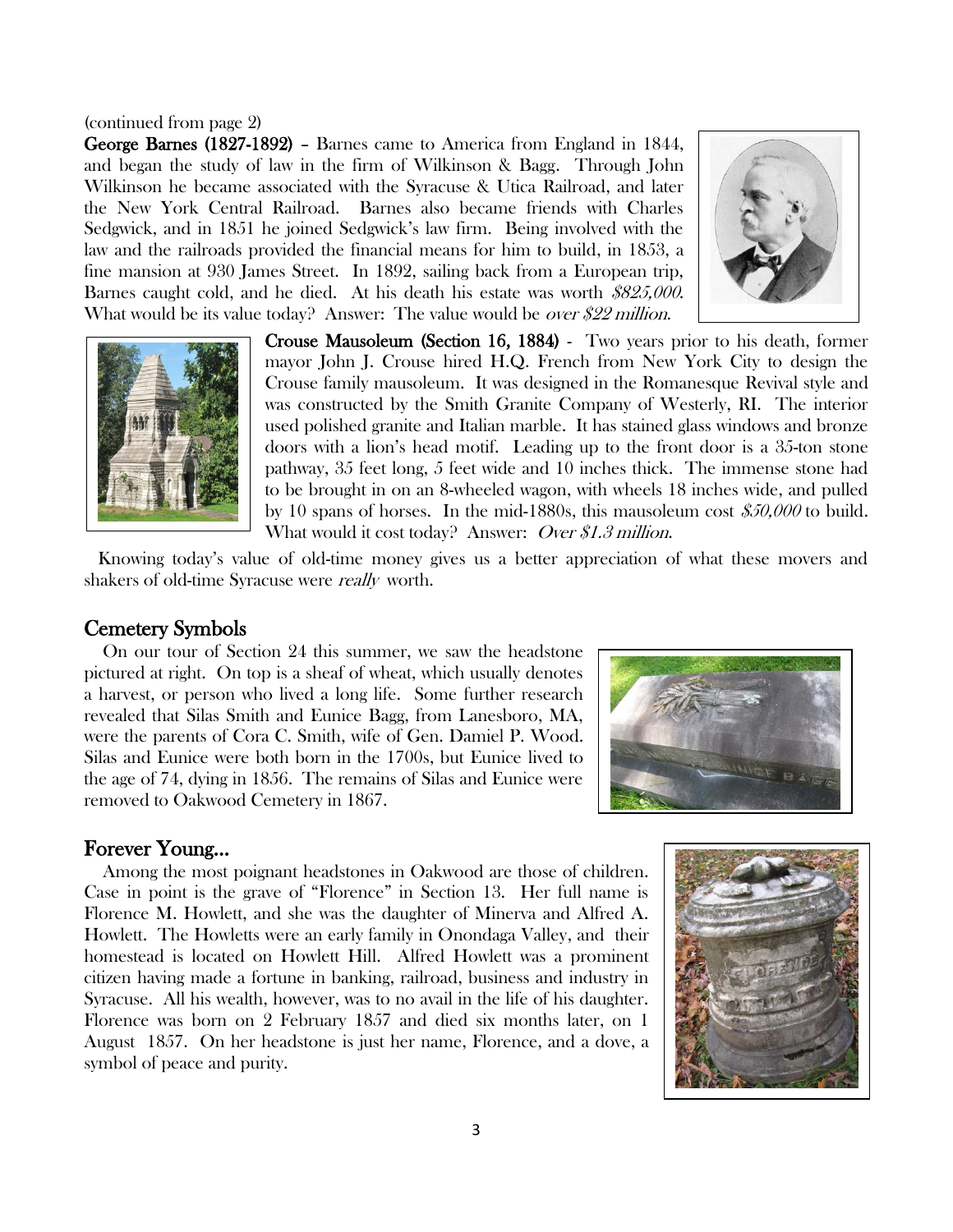### You Never Know…

 Have you ever been researching a topic in an old newspaper when a totally unrelated headline catches your attention? If you're ever looking at page six of the 27 November 1902 issue of the Syracuse *Post-*



Standard, this may happen to you. The headline read, "LOADED CIGARS STIR PANIC IN CITY HALL." There's an article worth reading. It seems one of our Oakwood "residents" was quite a practical joker. Charles J. Batcharie, an assistant health inspector in Mayor Jay Kline's administration, brought to work at City Hall a box of innocent looking Havanna cigars which were actually exploding cigars. Going down the list of his colleagues/victims as their cigars exploded, here are the results of his prank:

- Edwin C. Tallcott, Mayor Kline's executive clerk, thought anarchists were blowing up the building;
- Andy Zinsmeister, Deputy City clerk, was seen running down the hallway;
- Health Inspector James P. Maloney saved his cigar, and lit up on his way home on a crowded street car. Of course, panic ensued;
- Reporter Michael Kingsley took two cigars, one to share with a friend.

They both lit up out on East Genesee Street, and "spouted flames in unison;"

• Baron Neville, "the much-married crank," was out in front of City Hall when offered a cigar. "The Baron applied a match, puffed and played Mount Pelee while a score of passers-by applauded." [note: Mount Pelee, located in Martinique, had experienced a deadly volcanic eruption earlier that year.]

 Batcharie was a native Syracusan born in 1868. He was a noted salesman having worked for Bartel's Brewing Company, Barnes 'Cycle Company, Chase Motor Truck Company, among others. He was for two years a member of Mayor Jay Kline's administration. He was actively involved in fraternal organizations, and in 1903 he was elected president of the Syracuse Indoor Baseball League. He died in 1929 and, along with his wife, Kathryn, is buried in Section 59. He was remembered fondly by his friends and associates. Today we remember Charles J. Batcharie, as the *Post-Standard* back in 1902 called him, "the purveyor of pyro-technics disguised as fragrant Havannas."



### Tours…

 In addition to our regularly scheduled summer walking tours, we again had high school and college students visit Oakwood. Eighty-five students from West Genesee High School took our "Live Oaks & Dead Folks" tour in preparation for their Oakwood elegies assignment. Melissa Chessher's magazine writing students from the Newhouse School (pictured at right) toured in preparation for their writing assignment. It is very gratifying to be able to introduce so many students to the people, both famous and infamous, residing in historic Oakwood.

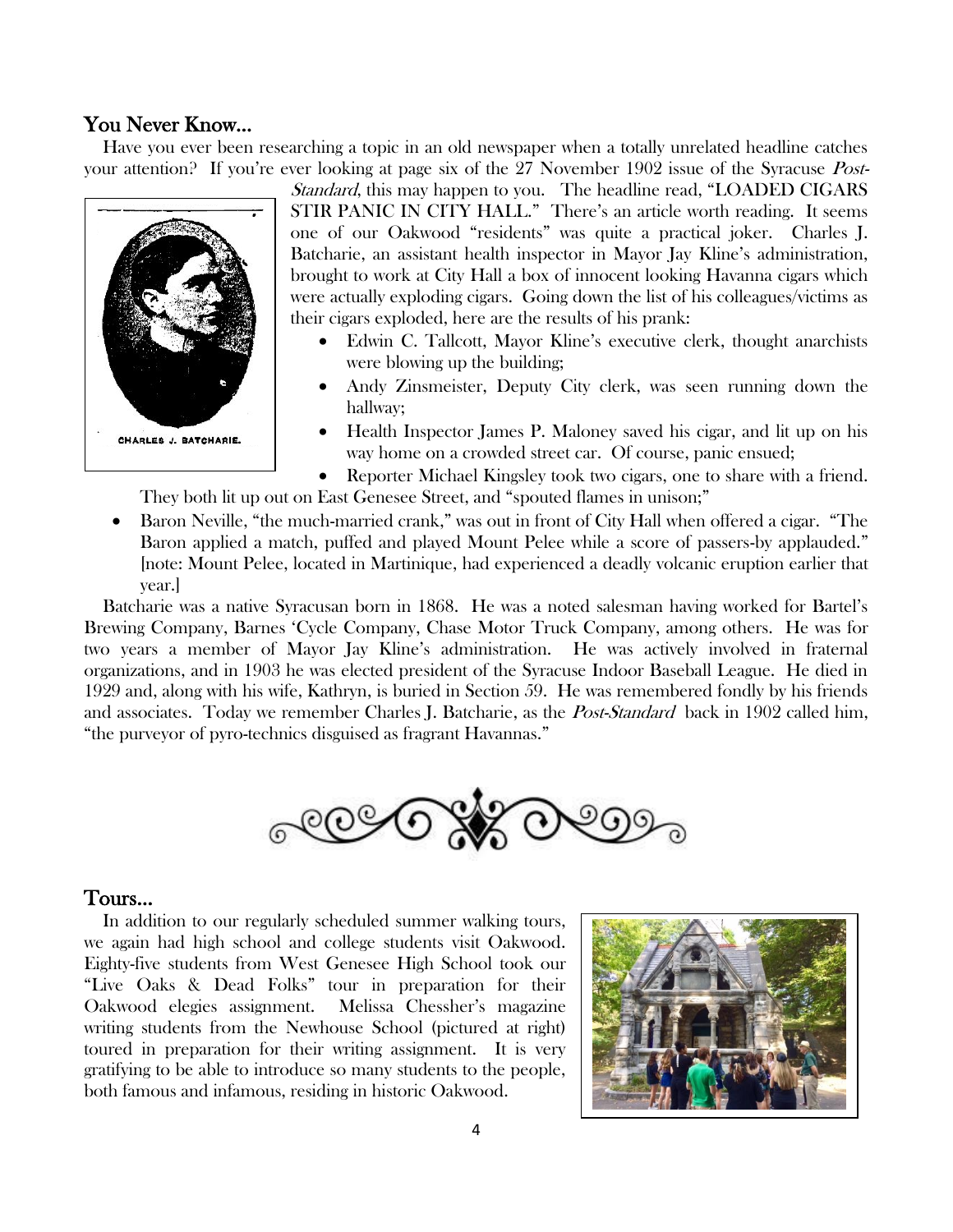### HOCPA Donors as of Fall, 2017

We are most grateful to all our donors for their continued interest and support.

Charles Amos, John & Katherine Auwaerter, Elisabeth Barker, J. Thomas & Silvia Bassett, Augusta Baum, David & Elisabeth Beebe, Carol Biesmeyer, William & Katherine Billingham, Robert & Susan Boland, June Bomberger, Richard Bowman, Maxwell Brace III, Barbara Brown, Robert & Kathleen Brown, Mary Buckley, Michael Burns, Joseph & Marcia Caldwell, Laurie Chase, Stephen & Ann Chase, Jeffrey Comanici, Dennis & Amy Connors, Sharon Coulter, Joan Cregg, George Curry, Darothy DeAngelo, Linda DeStefano, Eloise Diamond, Florence Douque, Rita Ann Downing, Mary Dunn, Elaine Easton, Rebecca Eiholzer, John & Anne Endries, Peter Erichsen, Susan Estabrook, Malcolm & Karen Fekete, Patricia Fergerson, Donna Fifield, P.B. Price Gardner, Kathryn Gemmill, Margaret-Rose Gioia, Elizabeth Glass, William Goodwin, Judith Grabau, Sue Greenhagen, Jeanne Greenhalgh, Gary Greenough, Amy Hamilton, Wendy Happek, Mary Louise Hartenstein, Margaret Hastings, Ruth Hotaling, Christian Huddleston, Mary Iversen, Barbara Johnson, Allyn & Sue Jones, Clyde & Susan Jones, Paul Kalska, Anne Kemper, Anne King, Russell & Joan King, Carolyn Lawless, Gelene Lewis, Greg Lewis, Laura Lindhome, William Little, Thomas Long, Eugene & Christine Lozner, Coy Ludwig, Alison Mactavish, Gerald Mager, June Mann, John & Candace Marsellus, Terence & Laura McSweeney, Diane Medvitz, Merle Melvin, John & Penny Mercer, Eileen Miller, Thayer Miller, John & Shirley Mills, Francis & Alice Morigi, Elisabeth Murray, Jean Murray, Letty Murray, Patricia Musengo, Jon & Jane Nelson, Linda Nolle, Judith Oplinger, Timothy & JoDean Orcutt, Karl Orlick, Andrea Oshea, Connie Palumb, David Palumb, Haden Patten, Dorothy Pease, Michael & Marny Peterson, Susan Pope-Millet, Carol Porter, Mr. & Mrs. William Porter, Trina Powers, William Racey, Lisle Rath, Dale Rees, David & Linda Rezak, William Rezak, Barbara Rivette, Nicholas Rizzo, David Robinson, George & Doris Rodormer, Robert & Nanette Rodormer, Patrick Rummel, Gary Russell, William Saar, Mr. & Mrs. Salisbury, Arlene Simms, Dominic Smith, Daniel & Nancy Smothergill, James & Barbara Snell, Robert & Helen Stanton, James Stathes, Gregory Stauf, Jamieson Steele, Paul & Olga Suholet, Peter & Martha Thompson, Neil & Suzanne Thornton, Doreen Todorov, Cynthia Tracy, Gregg Tripoli, Susan Vanmaarseveen, Paul & Clara Votra, Maritia Walper, Peter & Cheryl Ward, James & Marcia Wooster, Joanne Zinsmeister-Yarwood. Donations: Dewitt Community Church Women's Assoc., Onondaga Historical Assoc., NYS Libray Assistants' Assoc., Samuel Gruber in memory of Judith Meighan.

|                                                                                                                                                                                                                                                                   | <b>HOCPA MEMBERSHIP FORM</b> ______ New Member _____ Renewal<br>$\frac{1}{2}$ Senior/Student \$5 $\frac{1}{2}$ Individual \$15 $\frac{1}{2}$ Family \$25 | <b>Patron</b> \$100 ____ Corporate \$200 |  |
|-------------------------------------------------------------------------------------------------------------------------------------------------------------------------------------------------------------------------------------------------------------------|----------------------------------------------------------------------------------------------------------------------------------------------------------|------------------------------------------|--|
|                                                                                                                                                                                                                                                                   |                                                                                                                                                          |                                          |  |
|                                                                                                                                                                                                                                                                   |                                                                                                                                                          |                                          |  |
|                                                                                                                                                                                                                                                                   |                                                                                                                                                          |                                          |  |
| Historic Oakwood Cemetery Preservation Association is a 501(c)3 not-for-profit organization.<br>Donations are deductible to the fullest extent of the law.<br>Please make checks payable to <b>HOCPA</b> , and mail to:<br>HOCPA, PO BOX 15065, Syracuse NY 13215 |                                                                                                                                                          |                                          |  |